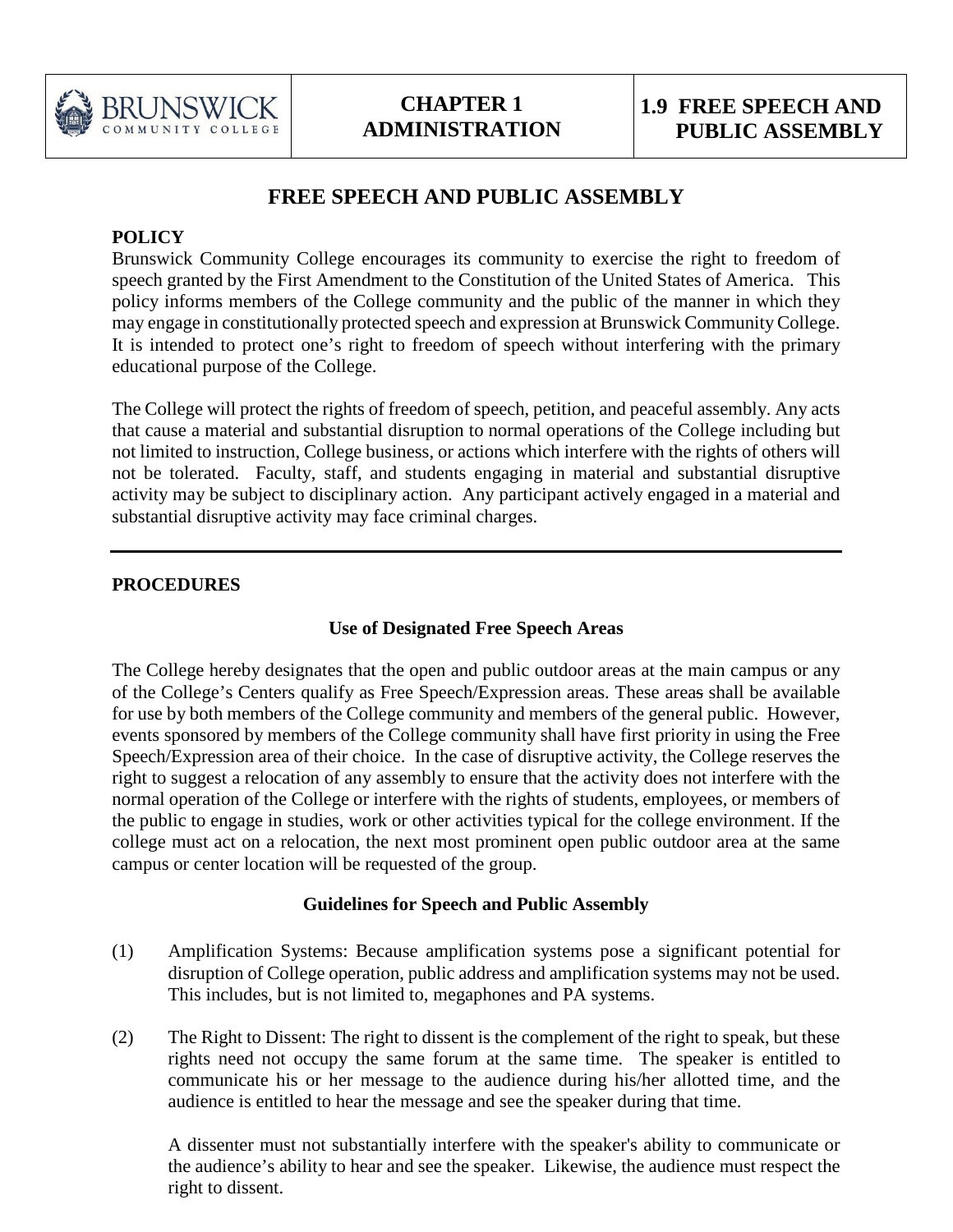

- (3) Distribution of Literature: The distribution literature within the free speech area is acceptable The College reserves the right to assign the distribution of literature to an indoor location if appropriate.
- (4) Symbolic Protest: During a presentation, displaying a sign, gesturing, wearing symbolic clothing, or otherwise protesting silently is permissible so long as the symbolic protest does not unduly interfere with the ability of the person or entity occupying an area for free speech/expression to express themselves.

Picketing and Marches: Campus marches and picketing are permitted on campus per coordination with the Chief of Police/Director Public Safety. This coordination ensures that traffic pursuant to normal College operations can continue.

In order to ensure the safety of participants and bystanders and to minimize the disruption upon College classes and daily operations, any notice to the Chief of Police/Director of Public Safety to march/picket must specify the desired march route and total/maximum number of participants.

Pickets/marchers must march in single file, not abreast. Minor children may walk abreast or be carried by their parent or guardian.

Pickets shall not at any time nor in any way obstruct, interfere with, or block persons entering or exiting vehicles; persons crossing streets or otherwise using the public way; the entrance or exit to any building or access to property abutting the street or sidewalk; or pedestrian or vehicular traffic.

## **Conduct and Manner**

- (1) Those who exercise free speech as a part of this policy must not:
	- Threaten passers-by with bodily harm.
	- Interfere with, impede, or cause blockage of the flow of vehicular or pedestrian traffic.
	- Interfere with or substantially disrupt any other lawful activity in the same general location at the same time.
	- Commit any act likely to create an imminent safety or health hazard.
	- Post materials on any walls, windows, doors, sidewalks, trees, light poles, etc., or any other College equipment except in areas designated by the Dean of Student Services and Enrollment Management.
	- Carry signs or placards that exceed three feet by three feet promoting the objective of the activity. They must not contain legally obscene language or words that would tend to incite violence.